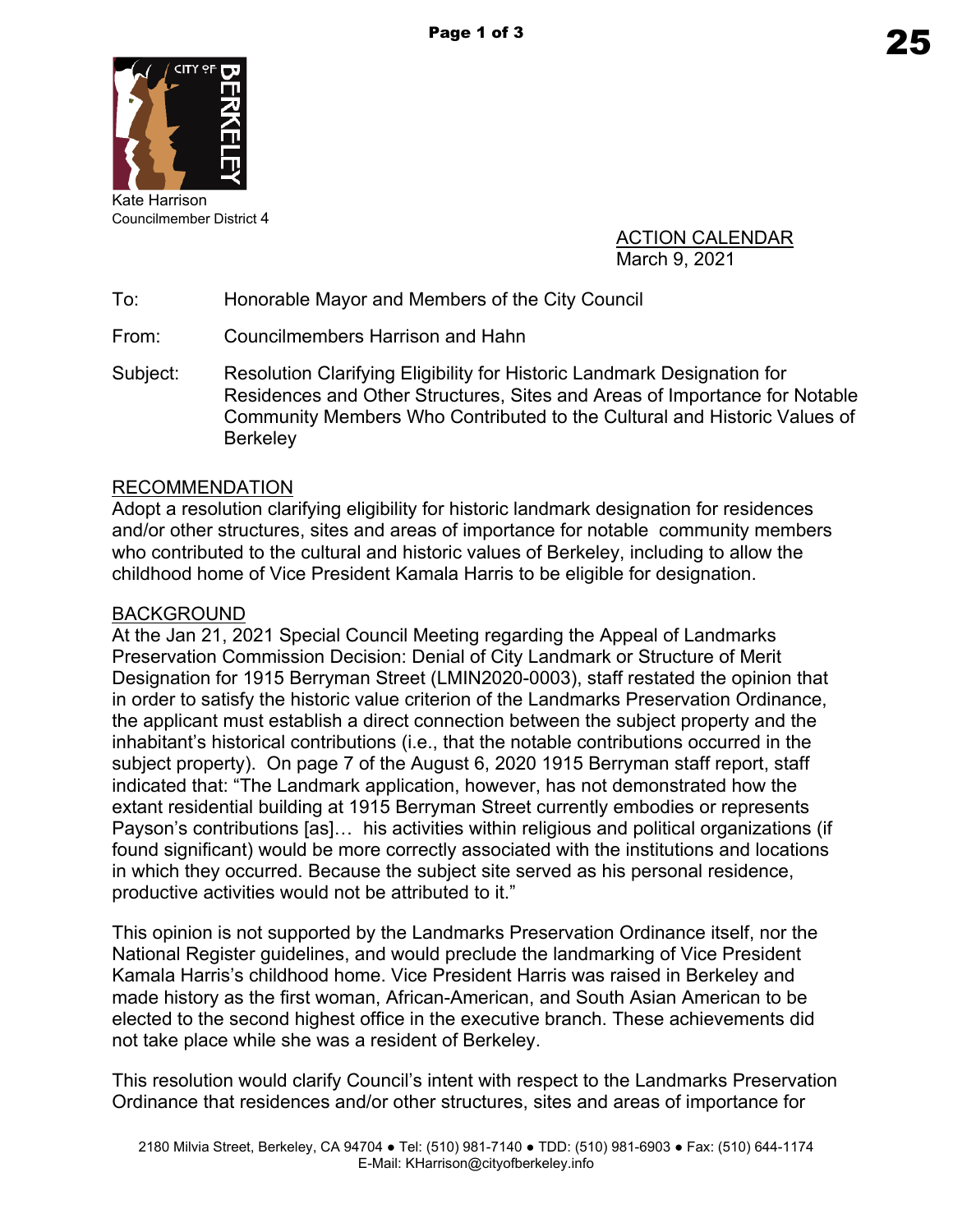#### Page 2 of 3

Resolution Clarifying Eligibility for Historic Landmark Designation for Residences and Other Structures, Sites and Areas of Importance for Notable Community Members Who Contributed to the Cultural and Historic Values of Berkeley

Berkeley community members who contributed to the cultural and historic values of Berkeley, as these terms are identified in subsections A., A.4, and B.1 of Section 3.24.110 of the Landmark Preservation Ordinance, are eligible for historic landmark designation or structure of merit designation.

FISCAL IMPACTS OF RECOMMENDATION No fiscal impacts.

ENVIRONMENTAL SUSTAINABILITY No known environmental impacts.

CONTACT PERSON Kate Harrison, Berkeley City Councilmember, (510) 981-7140

ATTACHMENTS 1. Resolution